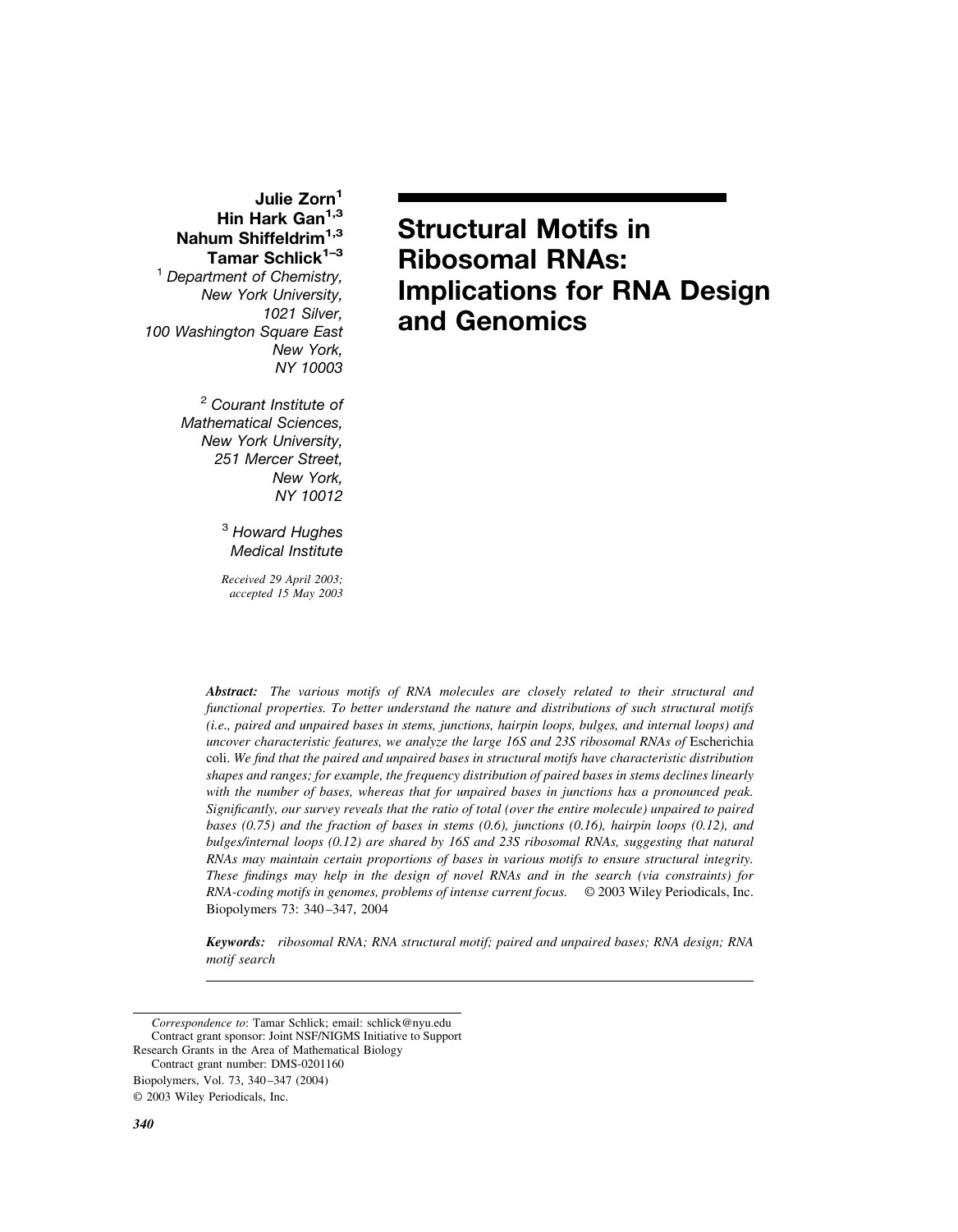As well appreciated for proteins, the sequences of common structural motifs in natural RNAs, too, are nonrandom. Large ribosomal RNAs (rRNAs), for example, are known to have recurrent sequence motifs. Common motifs of 16S and 23S rRNAs include the UNCG and GNRA tetraloop motifs, $1,2$  and others like bulge-G, bulge– helix– bulge, U-turn, biloop and triloop, and A-stack have also been identified. $1-5$ These patterns are important because they participate in secondary and tertiary (e.g., loop–loop and loop– bulge) interactions that help stabilize compact structures of functional RNAs. Thus, analysis of various aspects of RNA motifs can help us understand the structural features that distinguish natural RNAs from non-RNA-like sequences. This understanding can be applied to the design of RNA-like structures and to searches for RNA-coding motifs in genomes.

Indeed, in the former application, the modular design of novel RNAs using existing RNA fragments implicitly utilizes such information to improve the functional properties of natural RNAs.<sup>6,7</sup> Such information may also be used to improve the in vitro selection technique, an experimental method for selecting functional RNAs from a large pool  $(10^{15})$  of random sequences.<sup>8,9</sup> Instead of random sequences, using designed sequences with RNA-like motifs for these experiments may increase the probability of identifying novel functional RNAs.

The second challenging application—searching for RNA genes in genomes— often utilizes motif-search algorithms that require input about common motifs and motif lengths to narrow the search.<sup>10-13</sup> RNA genes are genomic sequences that lead to functional RNA molecules instead of proteins as end products. The recent RNAMotif scanning algorithm employed to identify known and novel RNA genes can greatly benefit from a greater understanding of RNA motifs.12,13

Here, we present new analyses on aspects of RNA motifs responsible for the stabilization of RNA secondary structure. Specifically, we examine the distributions of the number of paired bases in stems and unpaired bases in bulges/internal loops, hairpin loops, and junctions of large ribosomal RNAs in an effort to determine the character and range of structural motifs of functional RNAs (see Figure 1). From these distributions, we derive the ratio of the total unpaired to paired bases and fractions of the paired bases in stems and unpaired bases in bulges/internal loops, hairpin loops, and junctions. These distributions and ratios are not expected to be random because Nature has selected RNA molecules with motifs that are thermodynamically stable. We choose the large ribosomal RNAs for our analysis because they can yield statistically meaningful results, unlike small RNAs. We use *Escherichia coli* ribosomal RNAs in this study, but we have found results to be similar for other species, such as yeast, because of a high degree of structural conservation in ribosomes.

We find that 16S and 23S rRNAs have a similar range of paired or unpaired bases in stems, bulges, loops, and junctions, although the length of 23S is twice that of 16S. Moreover, for each motif, the frequency distribution of bases displays a different characteristic pattern. For example, the distributions for paired bases in stems and unpaired bases in hairpin loops decline linearly and exponentially, respectively, with the number of bases. In contrast, the frequency distribution of the number of unpaired bases in junctions shows a pronounced peak (at  $6-10$  bases); for bulges/internal loops, the distribution of unpaired bases exhibits a sharp drop beyond a certain number of bases (around 11). More significantly, our analysis reveals that the ratio of total unpaired to paired bases, and the allocation of paired bases in stems and unpaired bases in junctions, bulges/internal loops, and hairpin loops are roughly the same for 16S and 23S ribosomal RNAs. These constants suggest that natural RNAs may maintain these proportions or, equivalently, structural parameters, which likely reflect the global requirements for structural stability. Thus, delineated characteristic distributions, ranges, and parameters for RNA motifs may be used to aid RNA design efforts and the search for novel RNA motifs in genomes.

This article is organized as follows. The Methods section defines the RNA structural motifs and describes a program for analyzing motifs. The Results section presents the distributions, ranges, and parameters characterizing different RNA motifs. We conclude with a summary of the usage of such information in biological research on RNA structure and function.

## **METHODS**

To survey structural motifs, we rigorously define RNA stem, bulge, hairpin and internal loops, and junction using the same definitions detailed recently in our approach for representing RNA motifs as graphs. $14$  (Our RNAs-As-Graphs, or RAG, database is available on our group's website http://monod.biomath.nyu.edu.) Specifically, we define an RNA stem to consist of two or more complementary base pairs (GC and AU), with the GU wobble base pair considered a complementary base pair as well.<sup>15</sup> A nucleotide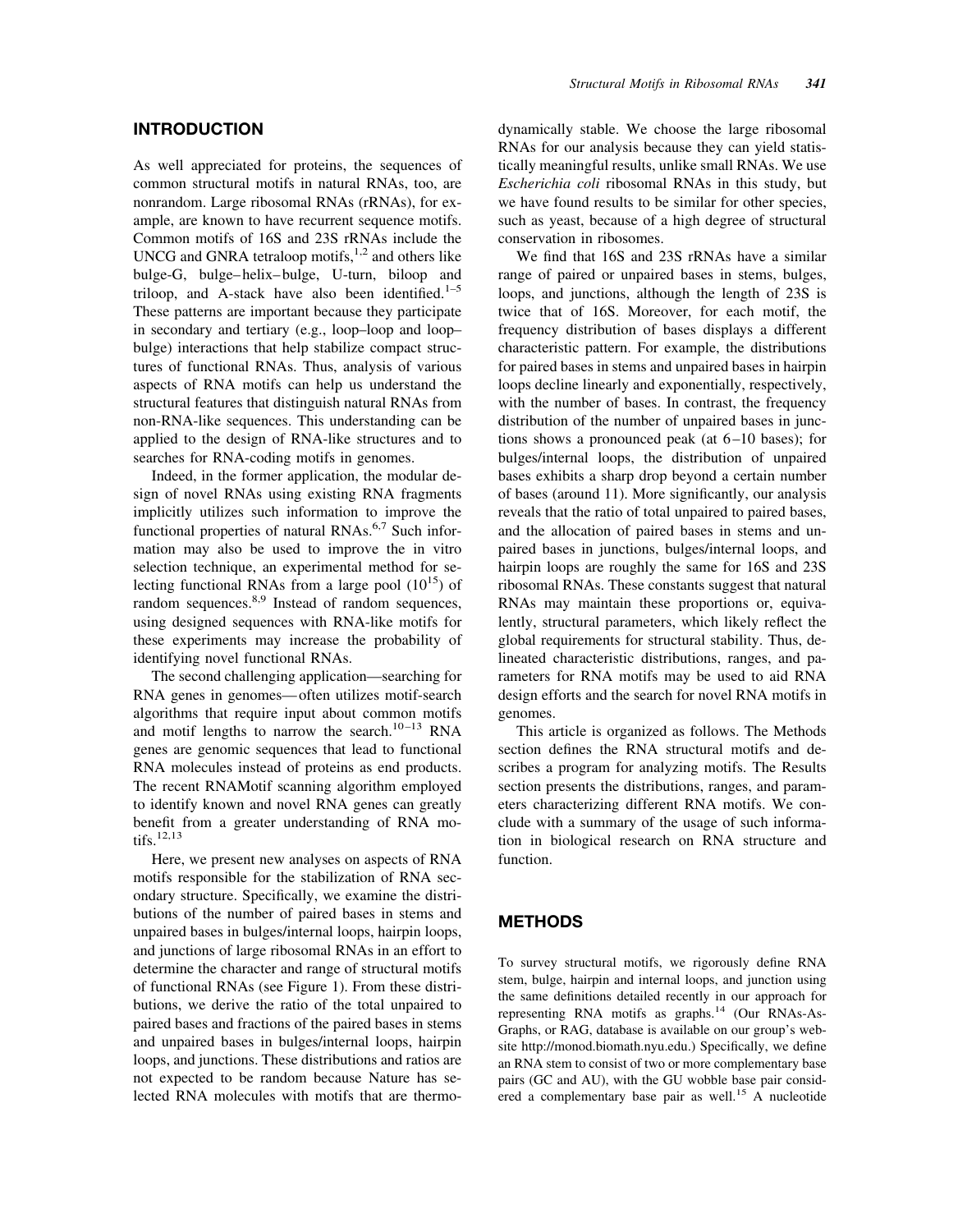

**FIGURE 1** RNA structural motifs.

bulge, hairpin loop, or internal loop must have more than one unmatched nucleotide or noncomplementary base pair. A junction is a meeting point of three or more stems; the number of unpaired bases at a junction can be zero or more bases. Figure 1 shows various internal loops, bulges, junctions, hairpin loops, and stems statisfying these definitions.

Here, we analyze the *E. coli* 5S, 16S, and 23S ribosomal RNA sequences containing 120, 1542, and 2904 nt, respectively; the 5S is from *E. coli* strain *Pseudomonas putida* and the 16S and 23S are from *Actinobacillus actinomycetemcomitans.* The secondary structures of these RNAs, obtained from Gutell's website (http://www.rna.icmb.utexas.edu), are shown in Figure 2; they were reliably inferred by comparative RNA analysis using related experimental two and three-dimensional structures.15,16 RNA structural motifs (i.e., stems, bulges/internal loops, junctions, and hairpin loops) can be evaluated using a "ct file" specifying which bases are paired or unpaired; the file is produced by Gutell's comparative analysis.<sup>16</sup> By using the ct file, we can determine the number of nucleotides associated with each of the RNA structural motifs using our analysis program that scans for existence of various structural motif types. The program determines for each segment of paired/unpaired bases whether it belongs to a stem, a bulge/internal loop, a hairpin loop, or a junction. Since our analysis is confined to secondary structures, we removed a few base pairs associated with tertiary structures in the ct files.

#### **RESULTS**

## **Characteristic Distributions of Paired/ Unpaired Bases in Structural Motifs**

Figure 3 shows the characteristic frequency distributions of the number of paired bases in stems and unpaired bases in bulges/internal loops, hairpin loops, and junctions of the 16S and 23S rRNAs; the results for 5S are not shown because this small RNA has only a few structural motifs. For the 23S rRNA, the distribution of the occurrence frequency for paired bases in stems declines roughly linearly with the number of bases. The slope  $\eta$  of the linear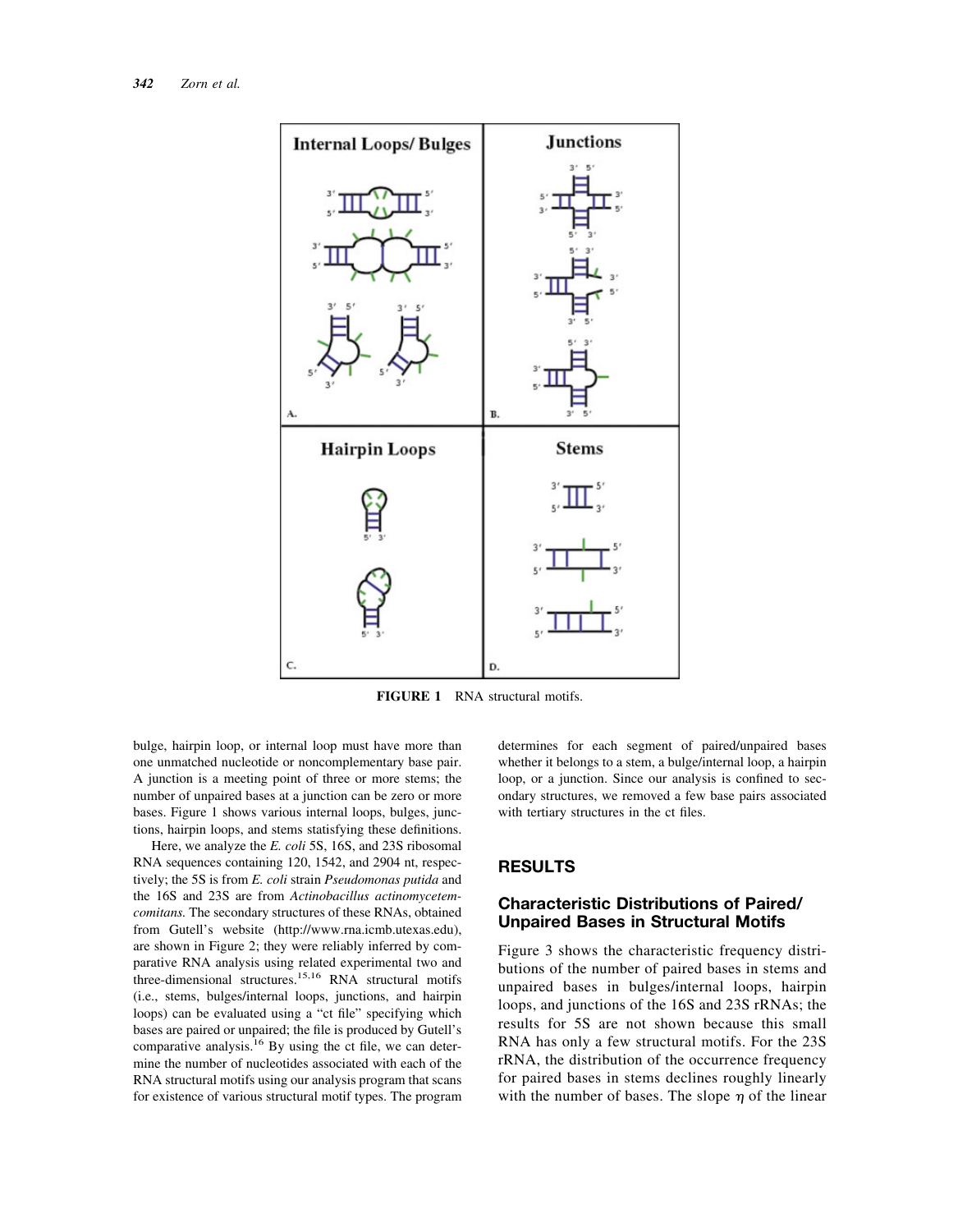

**FIGURE 2** Secondary structures of the *E. coli* 5S, 16S, and 23S ribosomal RNAs.

fit is  $-1.18$ . Most stems in 23S rRNA have between 4 and 14 bases, or 2 and 7 base pairs. In contrast, the frequency distribution for unpaired bases in bulges/internal loops may be modeled, to a crude approximation, as a step-like function with an sharp decline at around 11 bases. The distribution for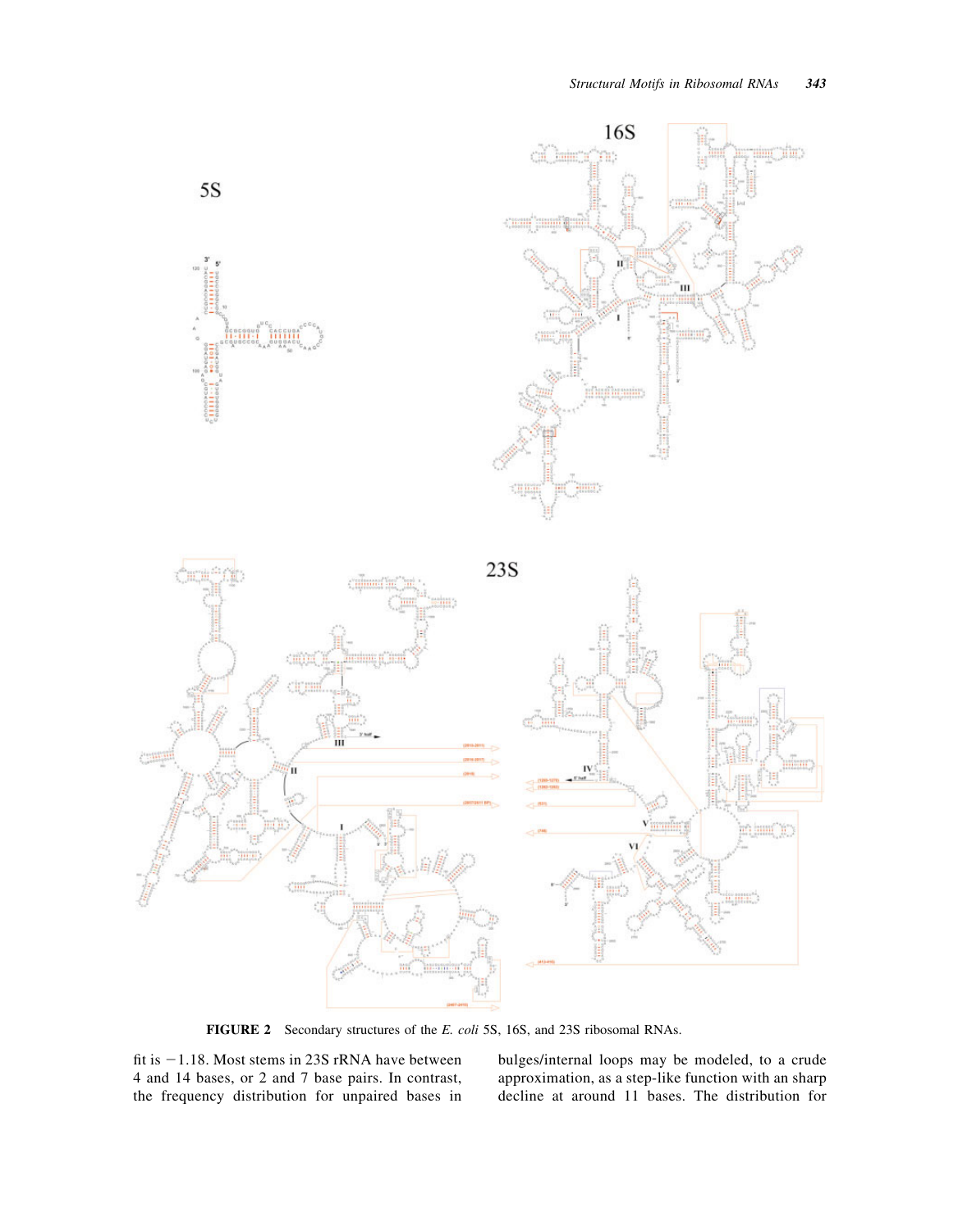

**FIGURE 3** Histograms of the occurrence frequency of the number of paired and unpaired bases in the structural motifs of *E. coli* 16S and 23S ribosomal RNAs. Results for stems, bulges/internal loops, hairpin loops, and junctions are fitted using linear, step-like, exponential, and exponential-like functions, respectively.

unpaired bases in hairpin loops can be modeled as an exponentially decaying function,  $exp(-\alpha N)$ , where  $\alpha$  (= 0.4) is a constant and *N* is the number of unpaired bases; it has about half the range, i.e., 4 –10 bases, relative to that of the stems' distribution. For junctions, the frequency distribution of unpaired bases shows a prominent, narrow peak at 6 –10 bases, indicating a strong bias in base number for this structural motif. (We have binned the distribution plot for junctions since there are fewer junctions than stems, loops, or bulges.) This distribution can be reasonably fitted to the function  $N^{\beta}$  exp( $-\gamma N$ ) where the constants  $\beta = 4.0$  and  $\gamma = 0.45$ .

These trends for 23S rRNA are generally the same for the 16S rRNA, with minor differences in the distributions for stems and hairpin loops. We thus use the same fitting functions in Figure 3 for 16S results, but with different constants:  $\alpha$  = 0.85,  $\beta$  = 3.5,  $\gamma$  = 0.4, and  $\eta = -0.54$ . The stem size distribution for 16S has a secondary peak at 14 bases and most of 16S's hairpins are tetraloops whose common sequence motifs include the GNRA pattern.<sup>1,2</sup> We find that the ranges of the distributions of paired/unpaired bases (shown in Figure 3) for various motifs in both 16S and 23S rRNAs are nearly the same (see Table I), even though the latter is twice the size of the former. In particular, we find that the number of unpaired bases in junctions, bulges/internal loops and hairpin loops has about the same range  $(2-10)$ , whereas the number of paired bases in stems has a broader range  $(4-24)$ .

The above general conclusions about structural motifs of ribosomal RNAs of *E. coli* strains are also valid for other species like the yeast rRNAs (check the group's website http://monod.biomath.nyu.edu).

#### **Invariant Features of Structural Motifs**

Other motif features of interest are the proportions of paired and unpaired bases in structural motifs. Are these proportions variable depending on RNA type or are they fixed? We enumerate the number of bases in bulges (B), hairpin loops (H), junctions (J), entire RNA (L), helical mispairs (M), and stems (S), and summarize in Table II the fraction of paired bases in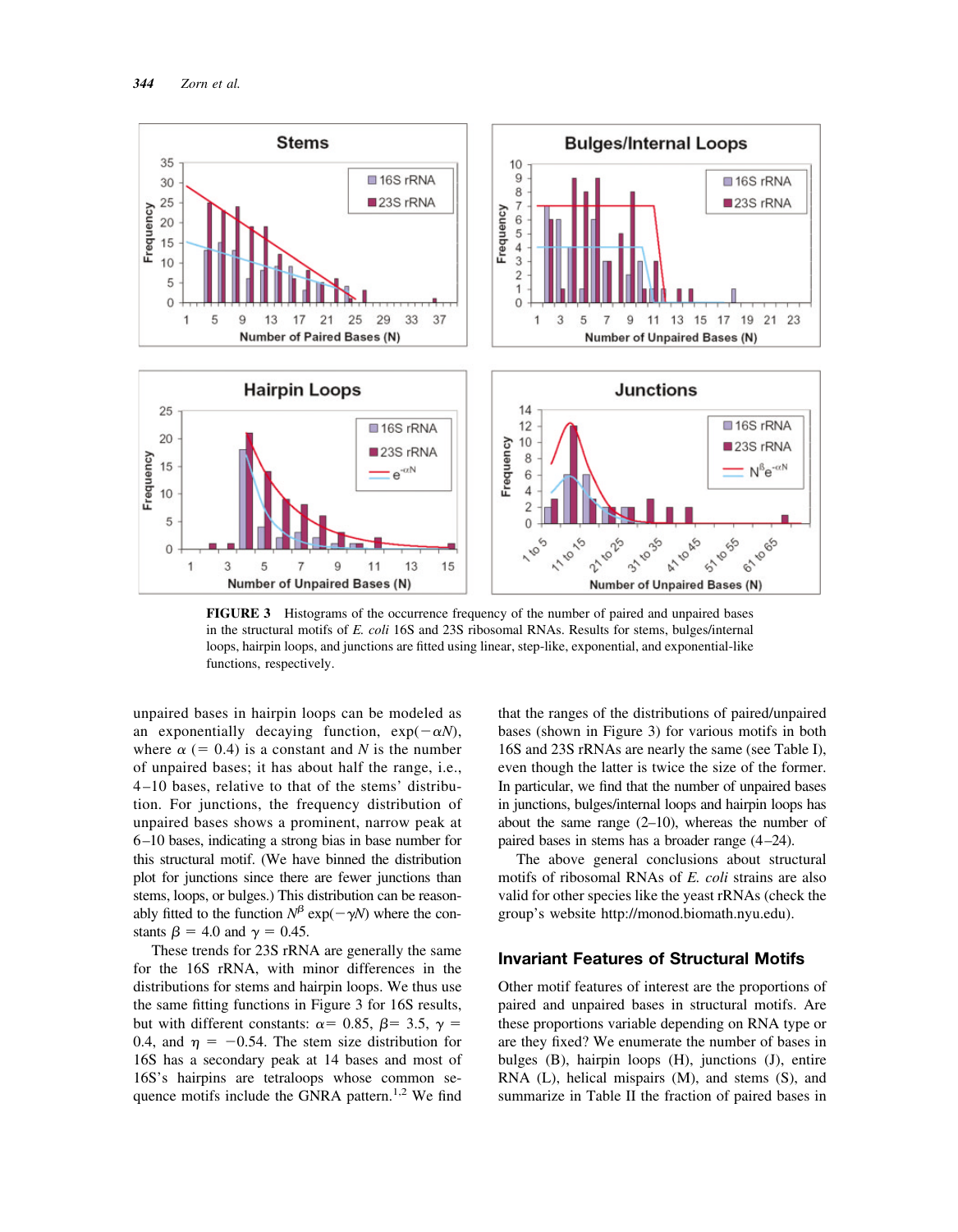**Table I Ranges of the Number of Paired Bases in Stems and Unpaired Bases in Bulges/Internal Loops, Hairpin Loops, and Junctions of the Ribosomal RNAs of** *E. coli***<sup>a</sup>**

| <b>RNA</b> | <b>Stems</b> | Bulges/Internal<br>Loops | Hairpin<br>Loops | <b>Junctions</b> |
|------------|--------------|--------------------------|------------------|------------------|
| 16S        | $4 - 24$     | $2 - 10$                 | $4 - 7$          | $6 - 15$         |
| 23S        | 4–26         | $2 - 11$                 | $4 - 9$          | $6 - 30$         |

<sup>a</sup> These ranges are derived from the distributions of the number of paired and unpaired bases in RNA structural motifs in Figure 3 where the occurrence frequence is at least three. The distributions have the following shapes: linearly decreasing function for paired bases in stems; step-like function for unpaired bases in bulges/ internal loops; exponentially decaying function for unpaired bases in hairpin loops; and exponential-like function for unpaired bases in junctions.

stems (S/L), fractions of unpaired bases in junctions (J/L) and in bulges/internal loops (B/L), and ratio of total unpaired to paired bases in the entire RNA. The results for the small 5S rRNA are shown for comparison. Despite their size difference, the 16S and 23S rRNAs have remarkably similar proportions of paired/ unpaired bases in various structural motifs.

In particular, the ratio of unpaired to paired bases is 0.70 for 16S rRNA, and 0.79 for 23S rRNA, meaning the relative amount of unpaired bases is at most  $\sim$ 80% of paired bases for these RNAs. For the 5S rRNA, the relative amount of unpaired bases is even lower at 50% of paired bases. These results also indicate that the ratio depends on RNA size: smaller RNAs have a smaller proportion of unpaired bases. The ratio may saturate for larger RNAs.

How are the paired and unpaired bases distributed among stem, junction, and bulge motifs? As noted above, the ratio of unpaired to paired bases,  $(B+J)$  $+H+M/S$ , is less than 0.8 for all rRNAs compared. As shown in Table II, for the large rRNAs,  $S/J \sim$ 0.58, J/L  $\sim$  0.16, and B/L  $\sim$  H/L  $\sim$  0.10 to 0.14; the sum  $S/L+J/L+B/L+H/L$  is more than 0.97, with the remaining small fraction of bases found in helical mispairs and  $3'$  and  $5'$  ends. These values again show that RNAs are stabilized by a large proportion of paired bases in stems. The slightly larger proportion of unpaired bases in junctions than in either bulges, internal loops or hairpin loops may suggest the need for greater flexibility in junctions where several stems meet; the J/L ratio also increases with RNA size. We emphasize that the B/L ratio is remarkably similar for all rRNAs. Overall, we find that about 60% of paired bases occur in stems, and  $10-18\%$  of unpaired bases occur in each of the following motifs, including junctions, bulges/internal loops, and hairpin loops, and less than 3% of the unpaired bases occur in helical mispairs and  $3'$  and  $5'$  ends.

## **RNA Structural Motifs and Euler Formula**

Another approach for analyzing RNA secondary structures is to use graphical representations. In our recent work,<sup>14</sup> we introduce RNA graphical representations for quantitative analysis and enumeration of all possible RNA structures with the aim of estimating RNA's structural repertoire. One of our findings is that the numbers of different structural motifs in any given RNA are strictly related. Let us denote by  $N<sub>I</sub>$ ,  $N_{\text{BH}}$ , and  $N_{\text{S}}$  the number of junctions, bulges/internal loops/hairpin loops, and stems, respectively, in a given RNA structure. From the Euler formula in graph theory, $17$  we have derived the following relation for any  $RNA^{14}$ :

$$
N_{\rm J} + N_{\rm BH} = N_{\rm So}.\tag{1}
$$

Table III summarizes the ratios  $N<sub>J</sub>/N<sub>S</sub>$ ,  $N<sub>BH</sub>/N<sub>S</sub>$ , and  $(N_J + N_{BH})/N_S$  for all three rRNAs. We find that  $N_{\rm J}/N_{\rm S} \sim 0.2$  and  $N_{\rm BH}/N_{\rm S} \sim 0.8$ , making  $(N_{\rm J}+N_{\rm BH})/N_{\rm S}$ - 1. Thus, the proportions of junctions and bulges/ loops to stems are nearly constant for RNAs with very different sizes, although many other values are mathematically possible. In particular, the ratio  $N<sub>I</sub>/N<sub>S</sub>$  is a measure of the degree of branching in RNA struc-

**Table II Fractions of the Number of Unpaired to Paired Bases, Paired Bases in Stems (S/L), Unpaired Bases in Junctions (J/L), Unpaired Bases in Bulges/Internal Loops (B/L), and Unpaired Bases in Hairpin Loops (H/L) Found in** *E. coli* **Ribosomal RNAsa**

| <b>RNA</b> | $(B + J + H + M^a)/S$ | S/L   | J/L   | B/L   | H/L   |
|------------|-----------------------|-------|-------|-------|-------|
| 5S         | 0.500                 | 0.667 | 0.075 | 0.108 | 0.142 |
| 16S        | 0.702                 | 0.598 | 0.137 | 0.129 | 0.104 |
| 23S        | 0.786                 | 0.560 | 0.178 | 0.120 | 0.135 |

<sup>a</sup> M is the number of unpaired bases in helical mispairs and L the RNA sequence length.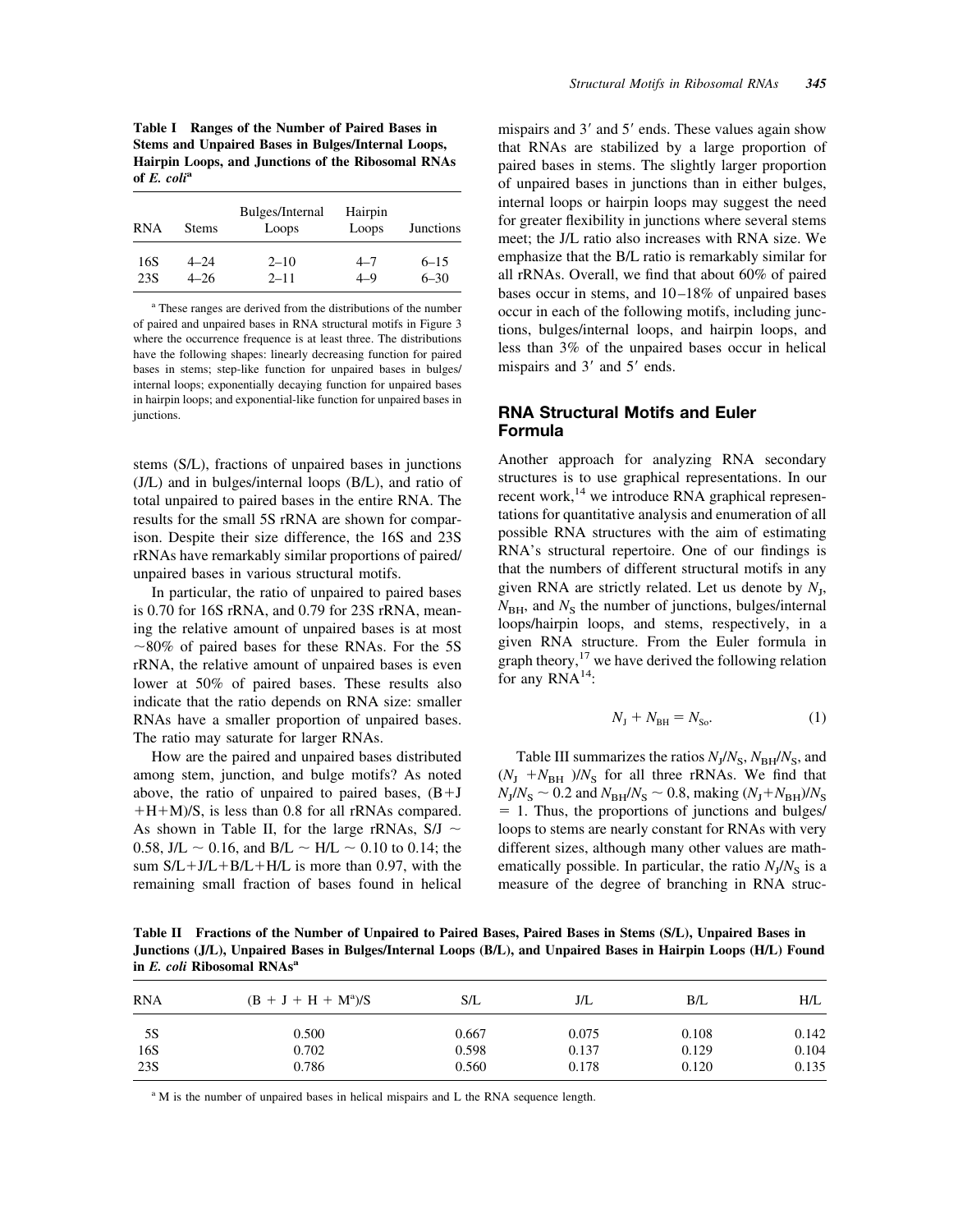| <b>RNA</b> | $N_{\rm I}/N_{\rm S}$ | $N_{\rm B-H}/N_{\rm S}$ | $(N_{\rm I}+N_{\rm BH})/N_{\rm S}$ |
|------------|-----------------------|-------------------------|------------------------------------|
| 5S         | 0.167                 | 0.833                   | 1.00                               |
| 16S        | 0.217                 | 0.795                   | 1.01                               |
| 23S        | 0.199                 | 0.808                   | 1.01                               |

**Table III Number of RNA Structural Motifs (Number of Junctions (***N***J) and Number of Bulges/** Internal Loops/Hairpin Loops ( $N$ <sub>BH</sub>), Relative to the **Number of Stems**

tures. The observed  $N_J/N_S$  value suggests that rRNAs are moderately branched, as we have shown earlier.<sup>14</sup> Our results also imply that  $N_J/N_S < N_{BH}/N_S$ . Thus, examining RNAs from the perspective of relation (1) again suggests the existence of nonrandom relationships among RNA structural motifs.

#### **Comparison with tRNA**

It is instructive to compare the above results with those for the tRNA. We choose a 76-nt yeast tRNA-Phe whose crystal structure is known (see Nucleic Acids Database at http://ndbserver.rutgers.edu). The fractions of paired bases in stems and unpaired bases hairpin loops, and junctions are 0.55, 0.29, and 0.11, respectively; the tRNA has no bulges and internal loops. Thus, the proportions of paired bases in stems and unpaired bases in junctions are similar to those in rRNAs, but a larger fraction of bases in hairpin loop is found in tRNA. As for the ratios of structural motif numbers, we obtain  $N_{\rm J} / N_{\rm S} = 0.25$  and  $N_{\rm BH} / N_{\rm S} = 0.75$ , which are comparable to those for rRNAs (Table III).

#### **CONCLUSION**

Our survey of ribosomal RNA motifs (and examination of tRNA for comparison), indicates that common features hold for large functional RNAs (Figure 3, Tables I–III). To establish the proportions and ranges of paired and unpaired base more firmly, future analysis should consider all existing RNA secondary structures. Since the fraction of paired bases (with respect to the total number) in an RNA  $(\sim 60\%)$  is related the overall energetics or stability of the secondary structure, most RNAs are likely to have similar values. It is also likely that the other related ratios in Table II may be generally valid for RNAs.

RNA's modularity and conformational flexibility have been exploited to synthetically design novel functional RNAs for biotechnology applications using in vitro selection experiments $8,9$  and rational modular design where new RNAs are engineered by assembling existing RNA fragments.<sup>6,7</sup> Such design efforts can be made more productive by selecting RNAs with structural motifs resembling those for natural RNAs. For example, in vitro selection uses a large (random) sequence pool (of order  $10^{15}$ ) of which only a tiny fraction of sequences yields the selected functional properties. This is likely due to the poor folding characteristics of random sequences. To improve the selection, we suggest instead designing a smaller pool of RNA sequences possessing the structural motifs in proportions we found in Tables I–III. RNA-like motifs are likely to have a much greater probability of yielding functional RNAs than random sequences. By the same argument, the "parameters" we derived from rRNAs may be applied to other RNA design applications.

Another intriguing application of this work is in the search for novel RNA motifs and genes in genomes. Programs such as RNAMotif allow general search for RNA motifs, but the motif "descriptor" specifying stem, bulge, and loop sizes must have well-defined constraints to make the search effective.<sup>12,18</sup> Current uncertainty in defining such constraints limits the value of RNA motif search programs in terms of finding known functional RNA families in genomes. Since the RNA parameters in Tables I–III may approximate functional RNAs, they can be used to constrain the search for novel RNAs using motif search programs.

In sum, the information derived here on the global features of RNA structural motifs complements the accumulated knowledge about many sequence patterns and motifs found in  $RNAs$ .<sup>1–5</sup> Taken together, the information about RNA motifs can be exploited to advance the rapidly progressing fields of RNA design and genomics.

This work was supported by a Joint NSF/NIGMS Initiative to Support Research Grants in the Area of Mathematical Biology (DMS-0201160). TS is an investigator of the Howard Hughes Medical Institute.

# **REFERENCES**

- 1. Burkard, M. E.; Turner, D. H.; Tinoco, I., Jr. In The RNA World; Gesteland, R. F., Cech, T. R., Atkins, J. F., Eds.; Cold Spring Harbor Laboratory Press: New York, 1999; Chap 10.
- 2. Moore, P. B. Annu Rev Biochem 1999, 68, 287–300.
- 3. Leontis, N. B.; Stombaugh, J.; Westhof, E. Biochemie 2002, 84, 961–973.
- 4. Gutell, R. R.; Cannone, J. J.; Konings, D.; Gautheret, D. J Mol Biol 2000, 300, 791– 803.